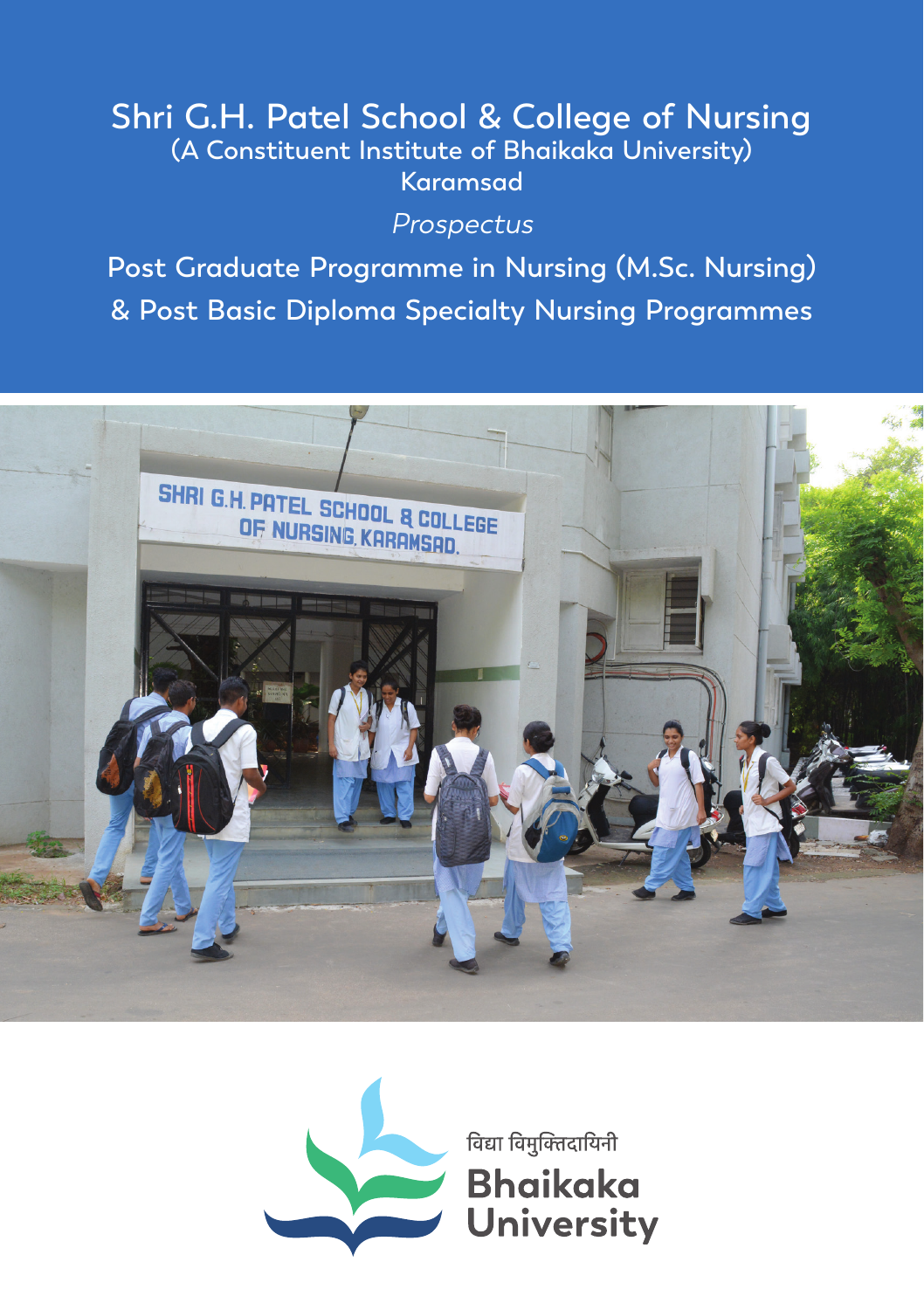#### **ABOUT BHAIKAKA UNIVERSITY :**

Formerly, the H.M. Patel Centre for Medical Care and Education, the Bhaikaka University is a promising destination for all students aspiring for a career in healthcare. Spread over 100 acres in Karamsad, the university is managed by Charutar Arogya Mandal and was conferred the status of a private university on September 25, 2019. The NABH-accredited multi-specialty tertiary care Shree Krishna Hospital having a capacity of over 900 beds is attached to the University which offers opportunities for bright academic prospects through a spectrum of courses in healthcare. The clinical training combined with academics by a team of qualified and experienced faculty prepares students with essential skills and knowledge to play their roles with dedication and aptness as a healthcare professionals.

The constituent institutions under the university includes :

- Pramukhswami Medical College (1987) offering MBBS and Postgraduate courses.
- H. M. Patel Institute of Post Graduate Studies (1990) offering Postgraduate courses and Ph.D in various disciplines.
- Shri G. H. Patel School (1980) & College of Nursing (2014) offering Diploma in General Nursing & Mid-wifery, and Basic B.Sc in Nursing respectively.
- Shri K. M. Patel Institute of Physiotherapy (1999) offering Bachelors, Masters & Certificate Courses in Physiotherapy.
- Smt. L. P. Patel Institute of Medical Laboratory Technology (1981) offering Medical Laboratory Technology courses.
- CAM Institute of Medical Technology & Allied Health Sciences (2017) offering Under graduate & Post graduate courses.

#### **ABOUT GH PATEL SCHOOL AND COLLEGE OF NURSING :**

The Nursing Staff is a backbone of any hospital and instead of seeking for nurses from outside, the planners of the organization thought of producing trained nurses first with the aim of producing it's own manpower to render the services to the Shree Krishna Hospital. The School of Nursing, established on August 1, 1980, runs DGNM programme with intake of 25 seats. With a view to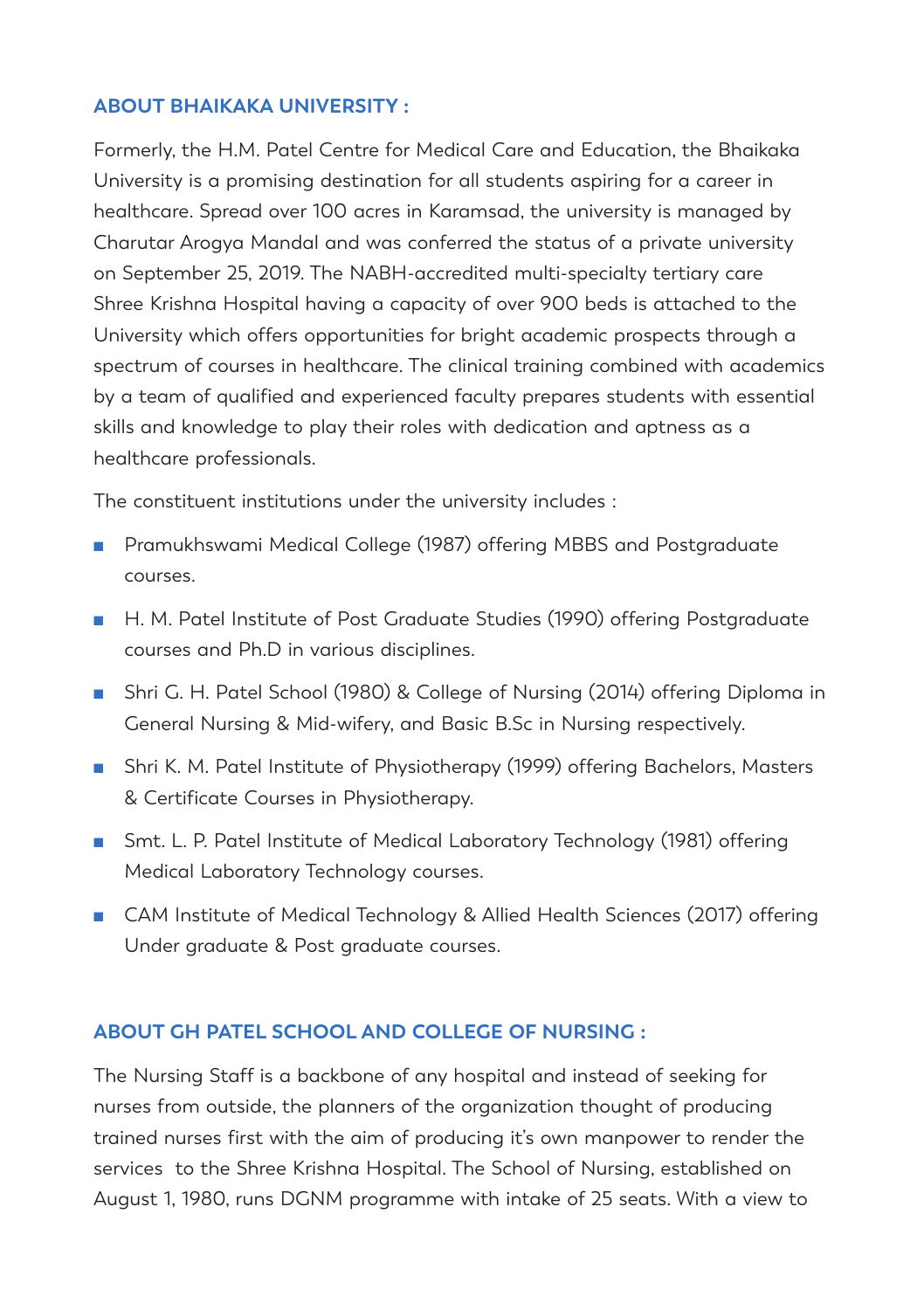prepare well trained graduates in nursing, Institution started Basic B.Sc Nursing from October,1 2014 with an intake of 40 students. The Institution has got permission to start M.Sc Nursing with intake of 15 seats and Post Basic Diploma in specialty areas like Cardiothoracic, Critical care, and Neonatal nursing from the academic year 2020.

#### **SCOPE OF THE M. Sc. NURSING (MASTER IN NURSING) PROGRAMMES:**

On successful completion of the M. Sc. Nursing, candidate shall have following employment opportunities:

- Can serve as a Specialty nurse/ Nurse practitioner across the nation and internationally.
- Can serve as an administrator/ Head of specialized nursing departments.
- Can serve as a faculty in nursing colleges for teaching the specialty courses.
- Can become research scholar in Medical research institutes and pharmaceutical companies.

#### **SCOPE OF THE PBDN (Post Basic Diploma Nursing) PROGRAMMES:**

On successful completion of the course, candidate shall have following employment opportunities:

- Can serve as a Specialty nurse/ Nurse practitioner in government and corporate sectors.
- Candidate would be getting benefit of earning approx. 12 credit hours for immigration process as per nursing immigration rules.
- Can serve as a Manager/ Head of specialized nursing departments.
- Can serve as a faculty in nursing colleges for teaching the specialty courses.
- Can become research scholar in Medical research institutes and pharmaceutical companies.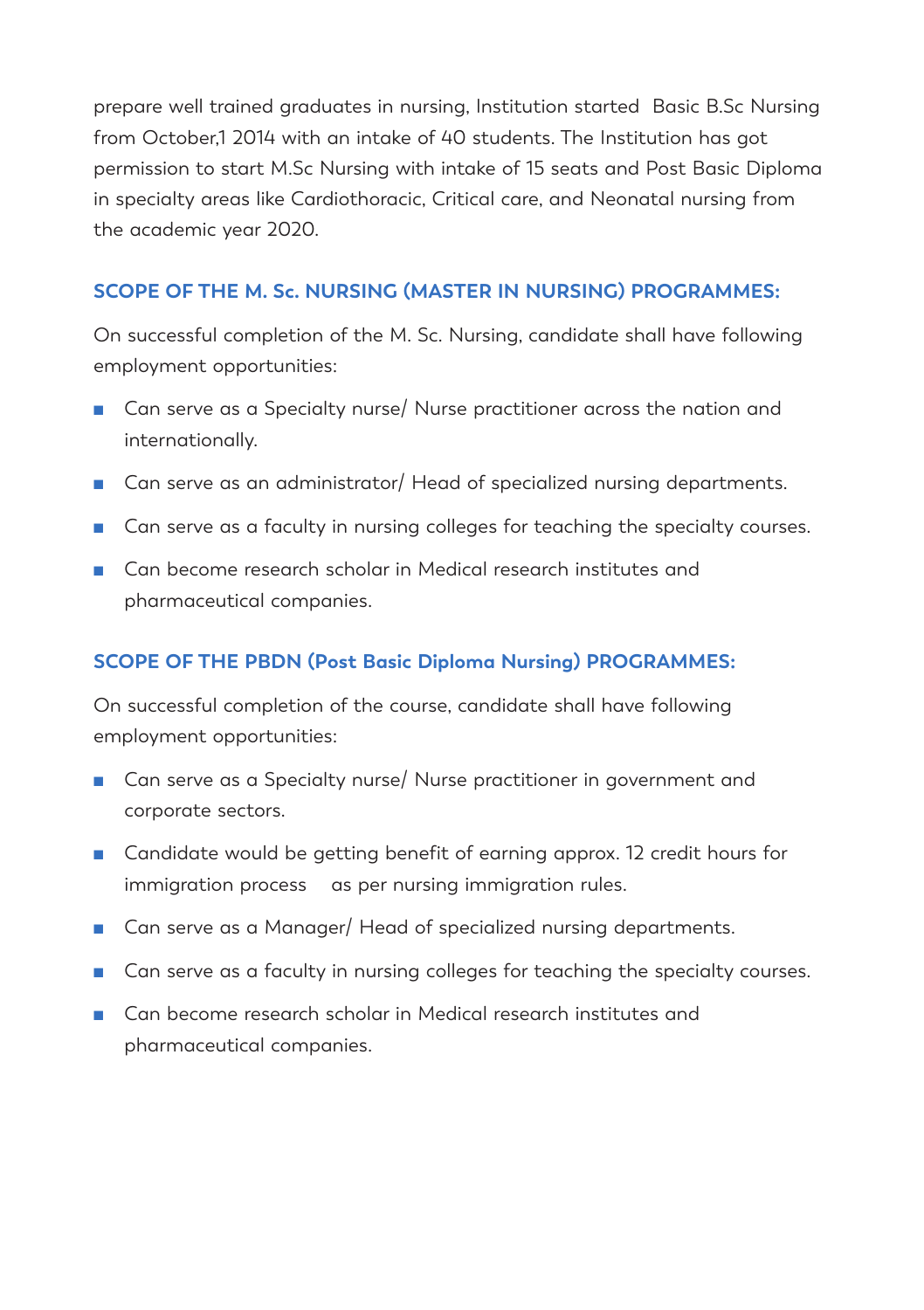| <b>Course, Duration &amp;</b><br><b>Seats</b>                                                                                                                                                          | <b>Eligibility Criteria</b>                                                                                                                                                                                                                                                                                                                                                                                                                                                                                                                                                                                               | <b>Proposed</b><br>Course fees*<br>per year |
|--------------------------------------------------------------------------------------------------------------------------------------------------------------------------------------------------------|---------------------------------------------------------------------------------------------------------------------------------------------------------------------------------------------------------------------------------------------------------------------------------------------------------------------------------------------------------------------------------------------------------------------------------------------------------------------------------------------------------------------------------------------------------------------------------------------------------------------------|---------------------------------------------|
| <b>M.Sc Nursing</b><br>(2 years full time course)<br>1. Medical surgical<br>Nursing - 5 Seats<br>2. Child Health Nursing -<br>5 seats<br>3. Obstetric and<br><b>Gynacological Nursing</b><br>- 5 seats | The candidate should have passed<br>$\bullet$<br>B.Sc. Nursing / Post Basic B.Sc.<br>Nursing degree with minimum of<br>55% aggregate marks from the<br>institution recognized by Indian<br>Nursing Council.<br>The candidate also should be a<br>$\bullet$<br>Registered Nurse and Registered<br>Midwife (RN & RM) or should<br>have registration equivalent with<br>any State Nursing Registration<br>Council and possess one year<br>of experience after Basic B.Sc<br>Nursing or one year of work<br>experience prior or after Post<br>Basic B.Sc. Nursing.<br>• Candidates should be medically fit<br>for the course. | $1,75,000/-$                                |
|                                                                                                                                                                                                        | • Admission is open to male and<br>female candidates.<br>Foreign candidates must produce<br>$\bullet$<br>equivalent certificates from Indian<br>Nursing Council, stating that their<br>qualification and experience is<br>adequate for enrolling them in this<br>course.                                                                                                                                                                                                                                                                                                                                                  |                                             |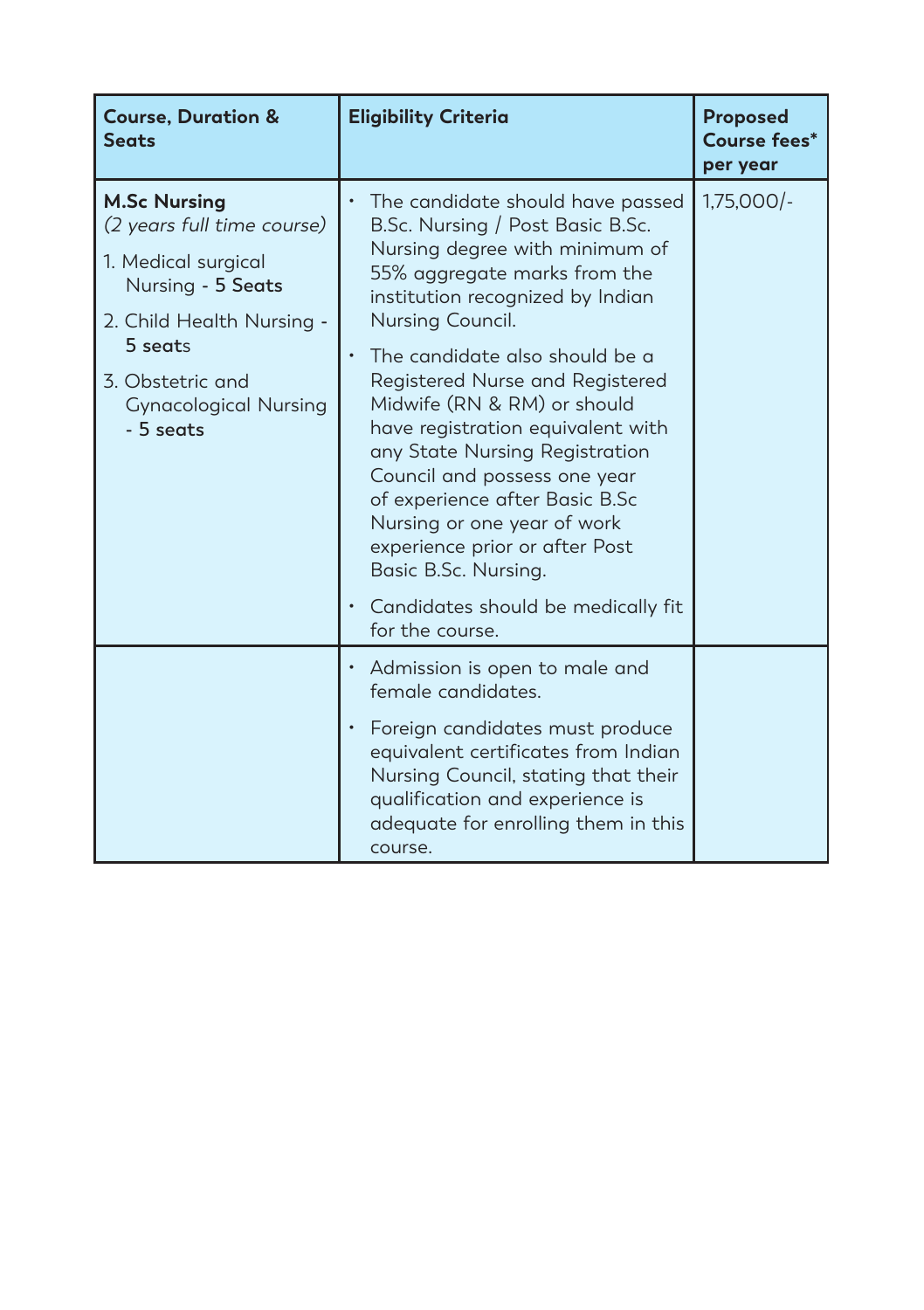| <b>Course, Duration &amp;</b><br><b>Seats</b>                                                                                                                                                                                         | <b>Eligibility Criteria</b>                                                                                                                                                                                                                                                                                                                                                                                                                                                                                                                                                                                                                  | <b>Proposed</b><br>Course fees*<br>per year |
|---------------------------------------------------------------------------------------------------------------------------------------------------------------------------------------------------------------------------------------|----------------------------------------------------------------------------------------------------------------------------------------------------------------------------------------------------------------------------------------------------------------------------------------------------------------------------------------------------------------------------------------------------------------------------------------------------------------------------------------------------------------------------------------------------------------------------------------------------------------------------------------------|---------------------------------------------|
| Post Basic Diploma in<br>Nursing.<br>a. Post Basic Diploma<br>in Cardio-thoracic<br>nursing $-5$ seats<br>b. Post Basic Diploma in<br>Critical Care Nursing -<br>5 seats<br>c. Post Basic Diploma in<br>Neonatal Nursing<br>- 5 seats | A candidate should have passed<br>DGNM/B.Sc. Nursing from the<br>institute recognized by Indian<br>Nursing Council. A candidate also<br>should have registration from<br><b>State Nursing Registration Council</b><br>or equivalent council.<br>Admission is open to male and<br>female candidates.<br>Foreign candidates must produce<br>$\bullet$<br>equivalent certificates from Indian<br>Nursing Council, stating<br>that their qualifications and<br>experience is adequate for<br>enrolling them in this course.<br>1 year experience as staff nurse in<br>a large hospital.<br>Candidates should be medically fit<br>for the course. | $30,000/-$                                  |

\*Tution fees will be as per approval of the Fee Regulatory Committee of Gujarat.

The Prospectus can be downloaded from our website www.bhaikakauniv.edu.in

#### **HOW TO APPLY :**

■ By filling the application form available at Shri GH Patel School & College of Nursing, Bhaikaka University, Karamsad-388 325, Gujarat, India on payment of Rs. 300/- by cash (No additional payment is required at the time of submitting duly filled application form available with prospectus).

OR

■ By filling the application form after downloading it from www.bhaikakauniv. edu.in and sending scanned copy by email to nursingcollege@charutarhealth. org.

OR

■ For online application (fill the GOOGLE FORM).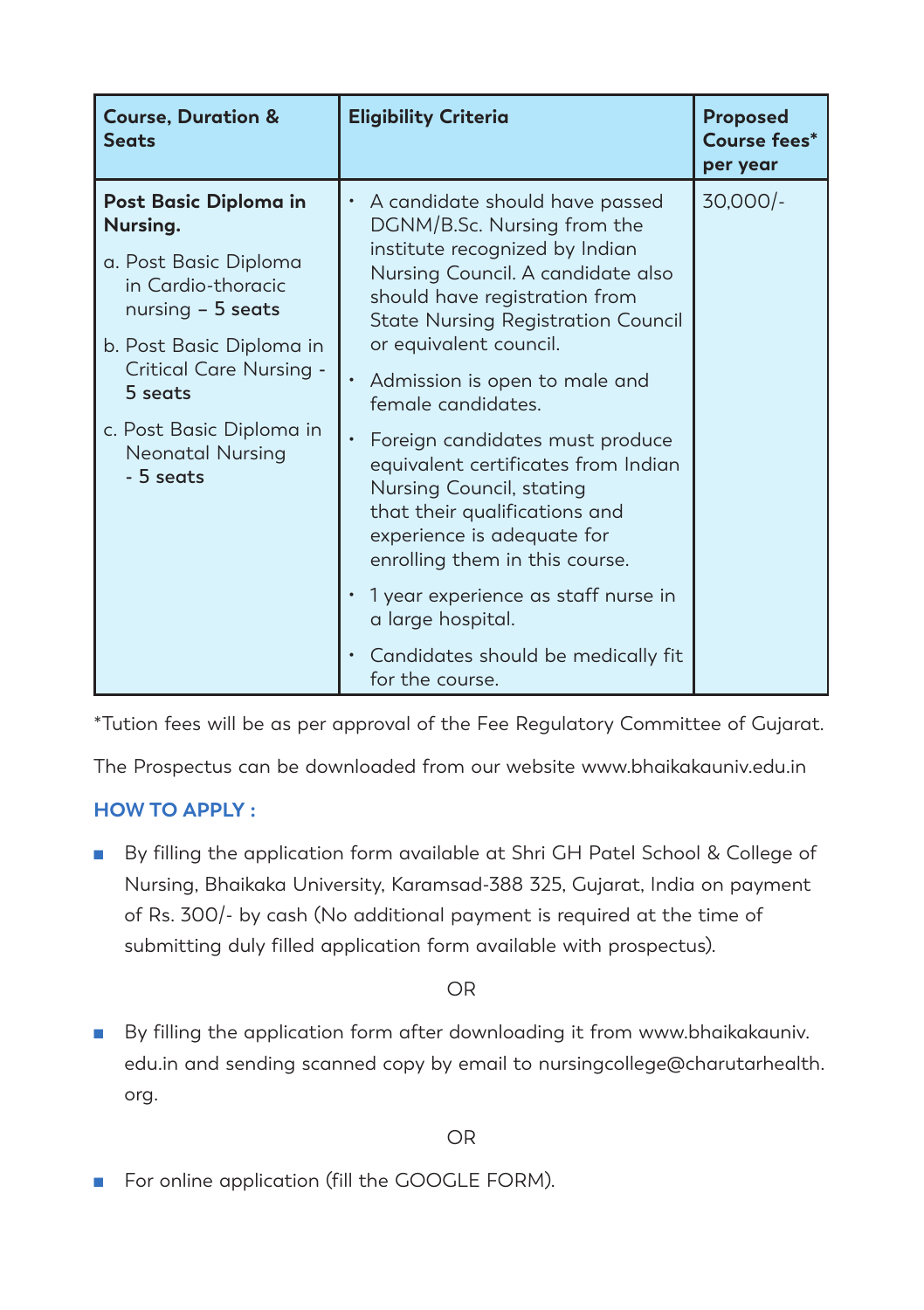■ For online submission of application to pay Rs. 300/- through NEFT/ RTGS. Please find below bank details:

| Bank details, for online fees payment |                                     |  |
|---------------------------------------|-------------------------------------|--|
| Bank Name                             | <b>AXIS Bank</b>                    |  |
| Account Name                          | <b>G H PATEL COLLEGE OF NURSING</b> |  |
| Account Number                        | 920020060880580                     |  |
| <b>IFSC Code</b>                      | UTIB0000038                         |  |
| <b>Branch</b>                         | VALLABH VIDYANAGAR                  |  |
| Type of $A/C$                         | <b>CURRENT</b>                      |  |
|                                       |                                     |  |

OR

■ Payment by Demand Draft in the Name of 'Registrar, Bhaikaka University, Karamsad.'

**Admission Procedure :** Candidate shall have to apply in the prescribed form along with self-attested photo copy of all certificates.

#### **Selection procedure :**

- 1. For M.Sc Nursing: The selection of the candidates will be based on the merit of the B.Sc./Post Basic Course and the performance in the entrance examination which will be held by Bhaikaka University. Selected candidates shall have to appear personally before Bhaikaka University Admission Committee with all original documents.
- 2. For Post Basic Diploma Nursing: The selection of candidates will be based on the merit of the B.Sc./DGNM Course and the personal interview held by Bhaikaka University. Selected candidates shall have to appear personally before Bhaikaka University Admission Committee with all original documents.

Note : In any dispute, the decision of the Provost shall be final.

PS: a. Last date of receiving application - February 15, 2021. b. Keep visiting website for further information.

#### **Completed Application form can be submitted to:**

**Shri G.H. Patel School & College of Nursing** Bhaikaka University, Gokal Nagar, Karamsad – 388325, Anand, Gujarat. Ph. - (2692) 228541 / 228550 / 228748 E mail - nursingcollege@charutarhealth.org